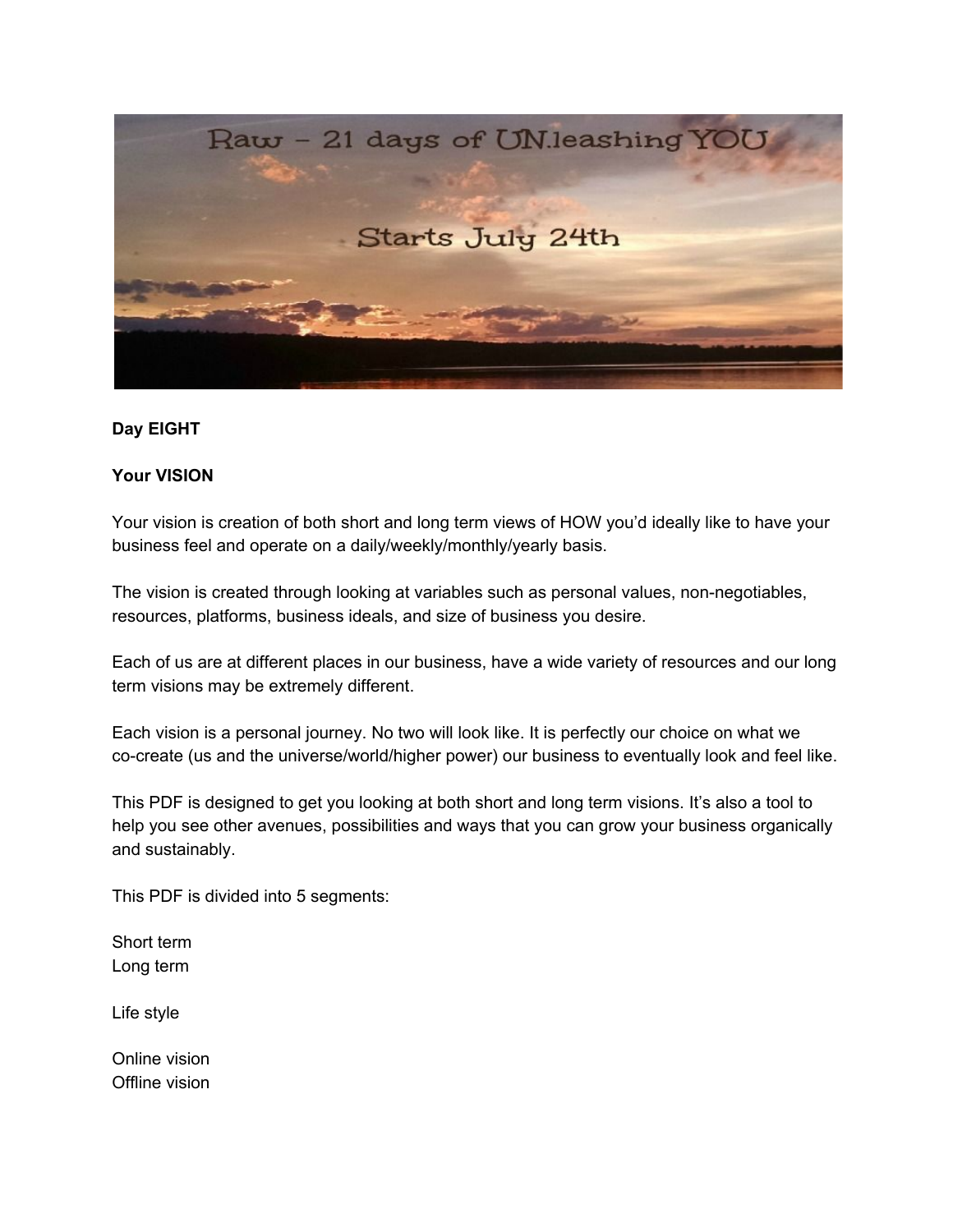You'll be defining what the TERM feels, looks and is to YOU. You'll also be defining your inner WHY. The why is in there as a driving factor for when you feel you are edging towards burnout, wanting to quit, need to step back, or maybe review your initial assessment.

Everyone has a different lifestyle and your business needs to be a reflection of the lifestyle you are working towards incorporating. Looking at your desired lifestyle will ultimately determine many varying factors in your business and how it's operated on a daily basis and how you grow.

The online/offline component is a huge piece of your vision. It's where and how you are going to grow your business, generate sales, support clients and create a business that is sustainable and supports YOU and the lifestyle you choose.

So let us begin: (Please NOTE: this is a simply designed PDF to get you thinking about your vision. There are MANY other things you could contemplate and consider. This is a starting point.)

# **SHORT and LONG TERM VISION**

Define the length of your short term vision. Keep in mind each persons will vary. Define the monetary value of your short term vision.

Define your NON-negotiables while adhering to your vision. These are the things in your life that you are NOT willing to budge on. They could be self care, family time, allocated vacations, boundaries, working and non-working hours, and anything else that you feel would fit into your short term non-negotiable list. Make a list and see how it feels.

Define negotiables for your short term. Where would you possibly budge? What would you be willing to reconsider?

Why are these visions important to you? Look at your life, family, values and lifestyle.

Go back and answer the same questions except this time for the LONG term vision.

## **LIFESTYLE**

Answer the questions below for both short and long term lifestyle assessing.

What is the bare essentials your business must generate in a monetary value? What is included in your BARE essentials?

Living expenses Family extras Personal spending money Saving money

Remember each persons will be different depending on where they are in their business and life. Also each person has different resources, meaning some will have to make a certain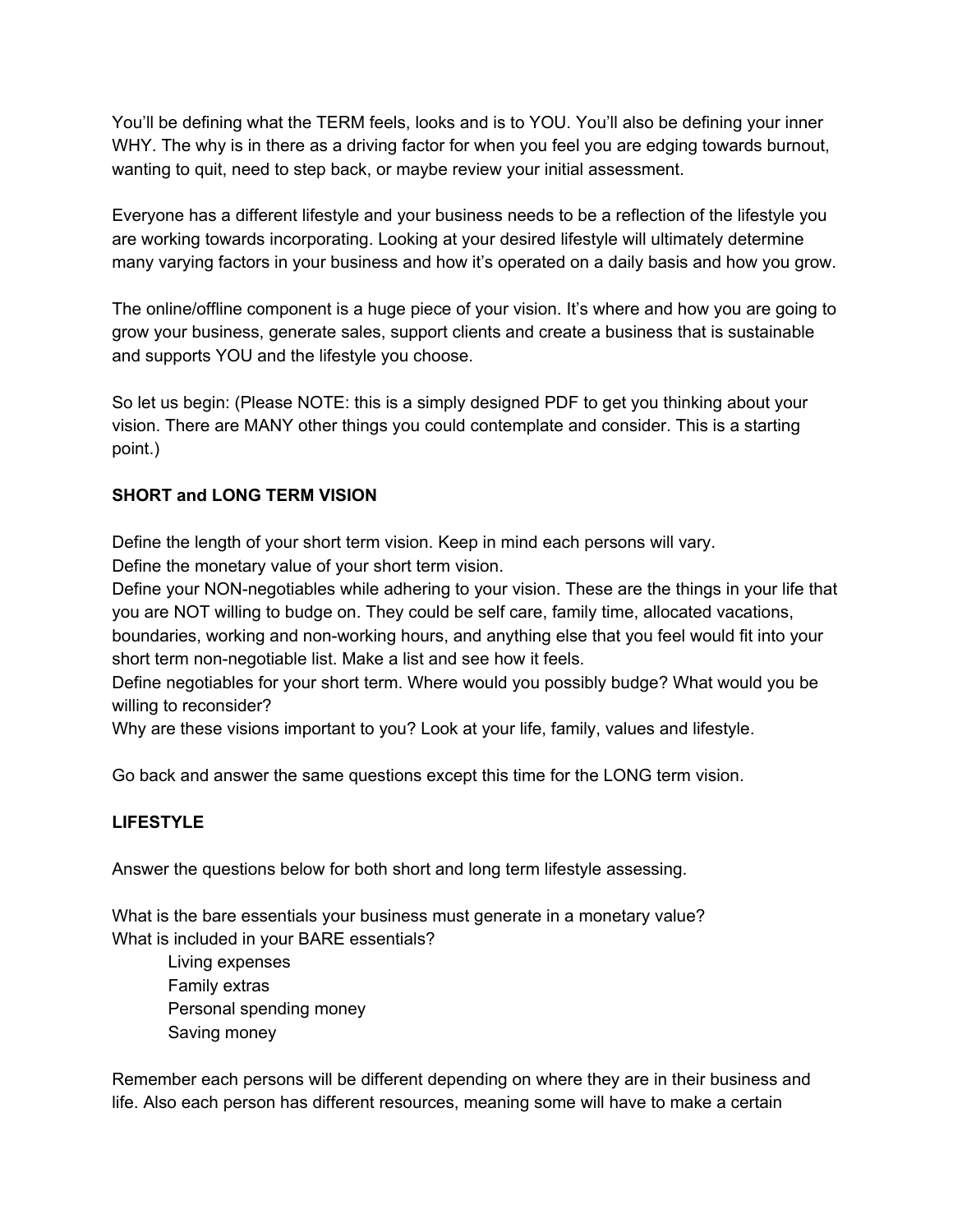amount of money, while some may only need to make a smaller amount of money, others may need to not make any money in the very beginning simply because they are in a different financial situation in their lives. Each person will have their own defining space. It's important to not compare our chapter with another. We are all in this together, yet in varying perfect spaces!

What does ABOVE your bare essentials look and feel like? What is included in your ABOVE list?

What does exceeding look and feel like to you?

Does that include upgrades in your lifestyle? New car MORE self care Hiring a coach/mentor/consultant Advertising Hiring a team or an assistant New technology More travel

What does 'over the moon' success look and feel like for both short/long term?

What would the numbers look like if you were to aim for the moon and land on the stars? Would you have multiple employees? Would you be traveling the world? Would you be working more or less hours? Would you have more family time?

### **ONLINE**

Platforms are important. Each of us is going to have platforms that we are MORE comfortable with than others. We are also going to have platforms that more of our ideal clients and community is a part of and it's particularly important to be where our ideal clients are.

What two social media platforms do you feel most comfortable with? What two social media platforms do you KNOW your community/ideal client hangs out on?

What is a third platform that you have contemplated but you are uncertain of?

What would it look like to be active on two of these platforms? Would you be online every day? Would you be doing livestream? Would you be doing video? How would you show up? How often would you show up? Do you feel that this is enough or are you hoping it is enough?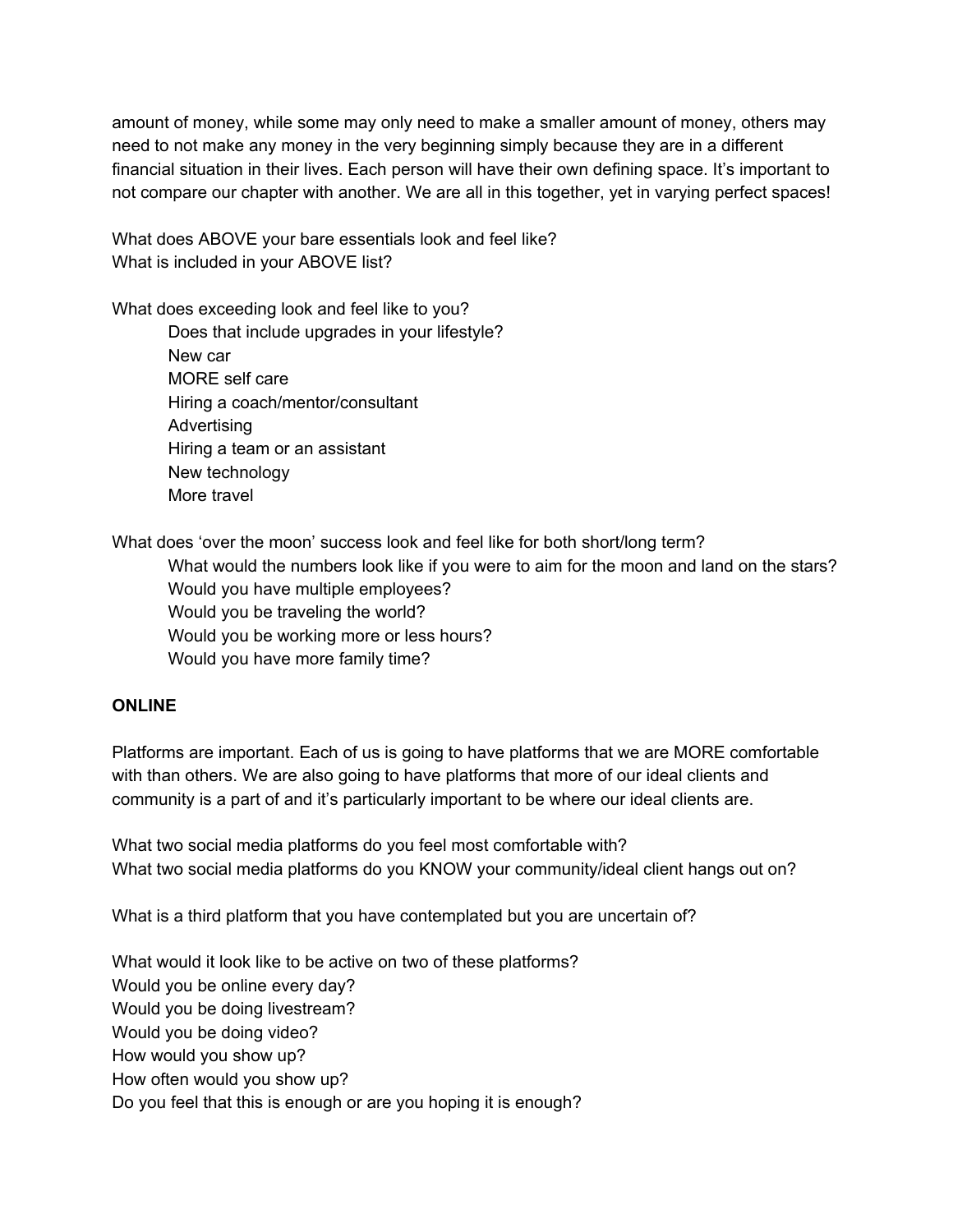Would you host online events? Would you do online trainings?

Below write 3 topics that you feel would connect with your ideal clients that you could offer online that would help them move forward.

| ◠<br><u>.</u> |  |
|---------------|--|
| ◠             |  |

# **OFFLINE**

Would you like to be doing large speaking venues?

Do small grassroot gatherings feel awesome to you?

Would you enjoy doing trainings in person?

Do you prefer in person over distant trainings/coaching/events?

If you were to pick and ideal offline setting for an event, what would that look like to you? How many people would be an ideal number to host? Where would it be? What would you teach, show, support with?

Would you like to travel to exotic places to host offline, in person events?

Would you enjoy more of a community setting in your own town for in person events?

Below I'd love you to think about what would feel great to you, for your business, offline.

What are three topics you could speak or teach about?

| ⌒<br><u>.</u> |  |
|---------------|--|
| 2<br>ັ        |  |

Where could you host these events?

| 2. |  |
|----|--|
| 3  |  |

Apply all of the above inquiries to both your LONG and SHORT term vision.

If it helps:

| Journal about this.    |
|------------------------|
| Scribble.              |
| Doodle.                |
| Create a vision board. |